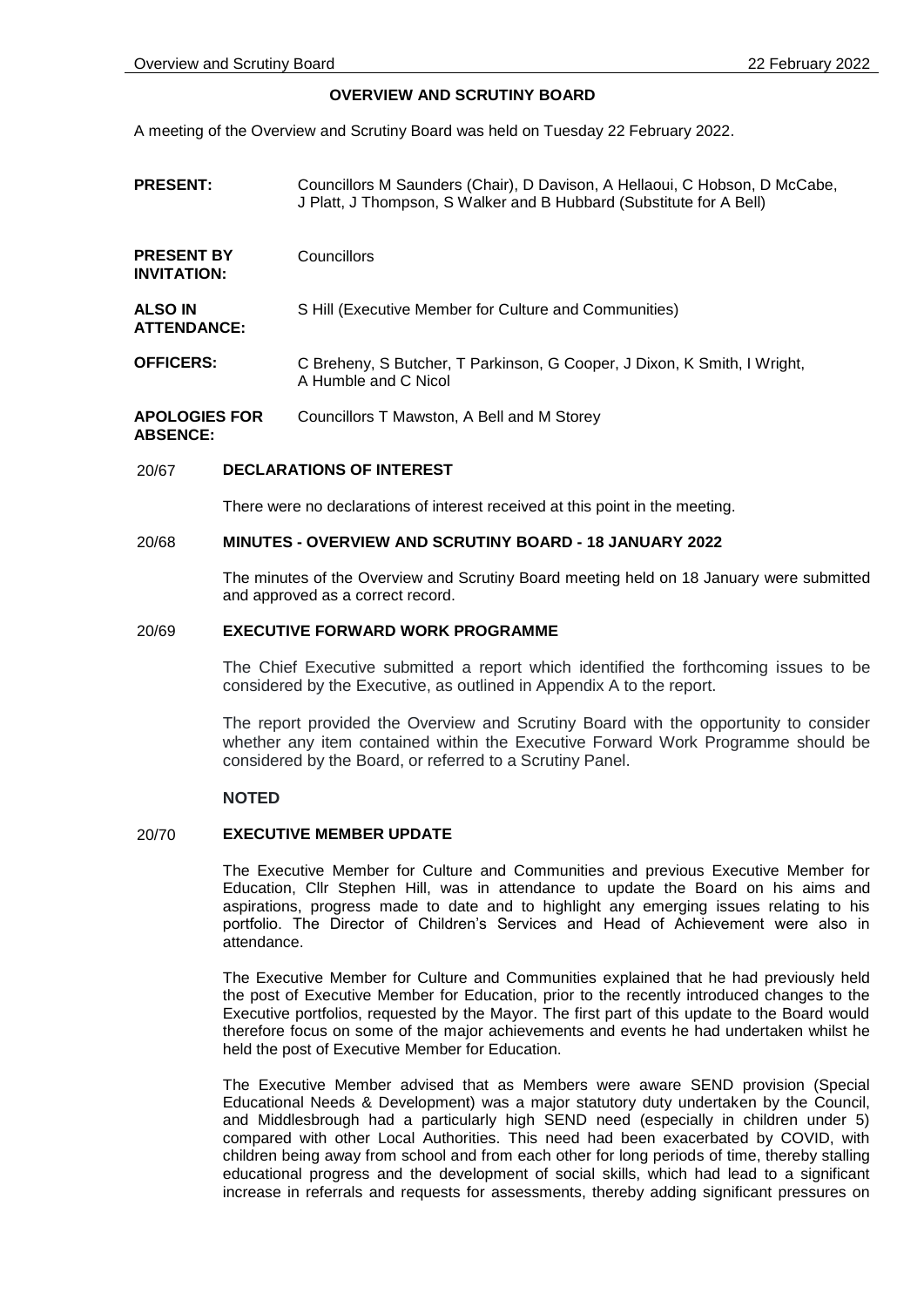the service area. However, despite these pressures during 2021, completion of EHCPs (Educational, Health and Care Plans) remained high, with the 20 week statutory timescale being met in 99 per cent of cases, making Middlesbrough the 9th best Local Authority in the country in this regard.

The Board was advised that as part of the education department's ongoing commitment to SEND provision, the Cleveland Unit, which was formerly housed in James Cook University Hospital, had moved to the Hemlington Initiative Centre on Cass House Road. Initially this was meant to be a temporary move but it had now been confirmed that this would be a permanent move, which was fantastic, as it was a brilliant facility in Hemlington, with lots of space and specially designed rooms and gardens for the children who attended, all of whom have varying degrees of learning difficulties and disabilities.

In terms of school exclusions it was explained that unfortunately, as another result of COVID there had been a significant rise in the number of children permanently excluded from school in Middlesbrough. The current figure was 32, however this figure was expected to rise further. The department was currently working with two schools, the police and the social care department to develop an enhanced support programme for the excluded pupil, their parents and school to combat this increase. The Executive Member advised that he had been assured that any findings from this work would be shared with all schools, and members would also be made aware of how this work was progressing, either through the Executive Member for Children's Services or the relevant scrutiny panel.

The Executive Member explained that those pupils who were looked after were served by our virtual school, which had recently underwent a voluntary review conducted by heads of various other virtual schools from around the country. Middlesbrough's virtual school had received some fantastic feedback, which had been endorsed at the most recent meeting of the Executive, and a copy of the report would be disseminated to Members after the meeting.

Reference was made to another important part of the education portfolio, which was working with partner agencies, including the South Tees Safeguarding Children Partnership and the South Tees Youth Offending Service. As Executive Member for Education it was advised that he had been a member of the boards of both partnerships, and as such attended meetings representing the council and, as a corporate parent, any of Middlesbrough's children who were involved in either system, as we were, of course, responsible for the welfare and education of any children in our care until they reached adulthood. Both partnerships had held open-day type events in September of last year, which allowed a wider variety of professionals, academics and politicians to gain a greater understanding of their workings. Both events were very well attended and had received positive feedback from participants.

The Executive Member stated that the most important partners we worked with were, of course, our schools, and in the last term the local authority had undertaken more visits to schools than ever before, around 60. Most of the visits had been undertaken by officers, as the overall majority were to aid schools with Covid recovery, for example sharing of best practice, staff support and oversight of vulnerable pupils, though as Executive Member he had visited around a dozen educational facilities, including schools, nurseries, the Cleveland Unit and various Community Learning facilities. More visits had been planned for this term, as, with the lifting of COVID restrictions, schools were more open to outside visitors, and the new Executive Member for Children's Services had taken up those invitations and was in the process of visiting those schools, along with some others.

The Board was informed that another of important service area was community learning, which supported residents of Middlesbrough to engage with learning, whether through apprenticeships or through first-touch engagement to support residents who were furthest from the labour market. This was achieved through a wide variety of methods, including the youth employment initiative, the Lingfield Choosing Pathways Program and job-fair type events, including the Middlesbrough Unlocked event, which had been held in the Town Hall crypt in June of last year and had been very well attended by both employers, apprenticeship providers and job-seekers. The amount of people in attendance who had just walked in off the street had been fantastic.

The Executive Member advised that the second part of his update to the Board would be focussed on his new role as Executive Member for Culture and Communities and that there were many positive cultural developments taking place in Middlesbrough.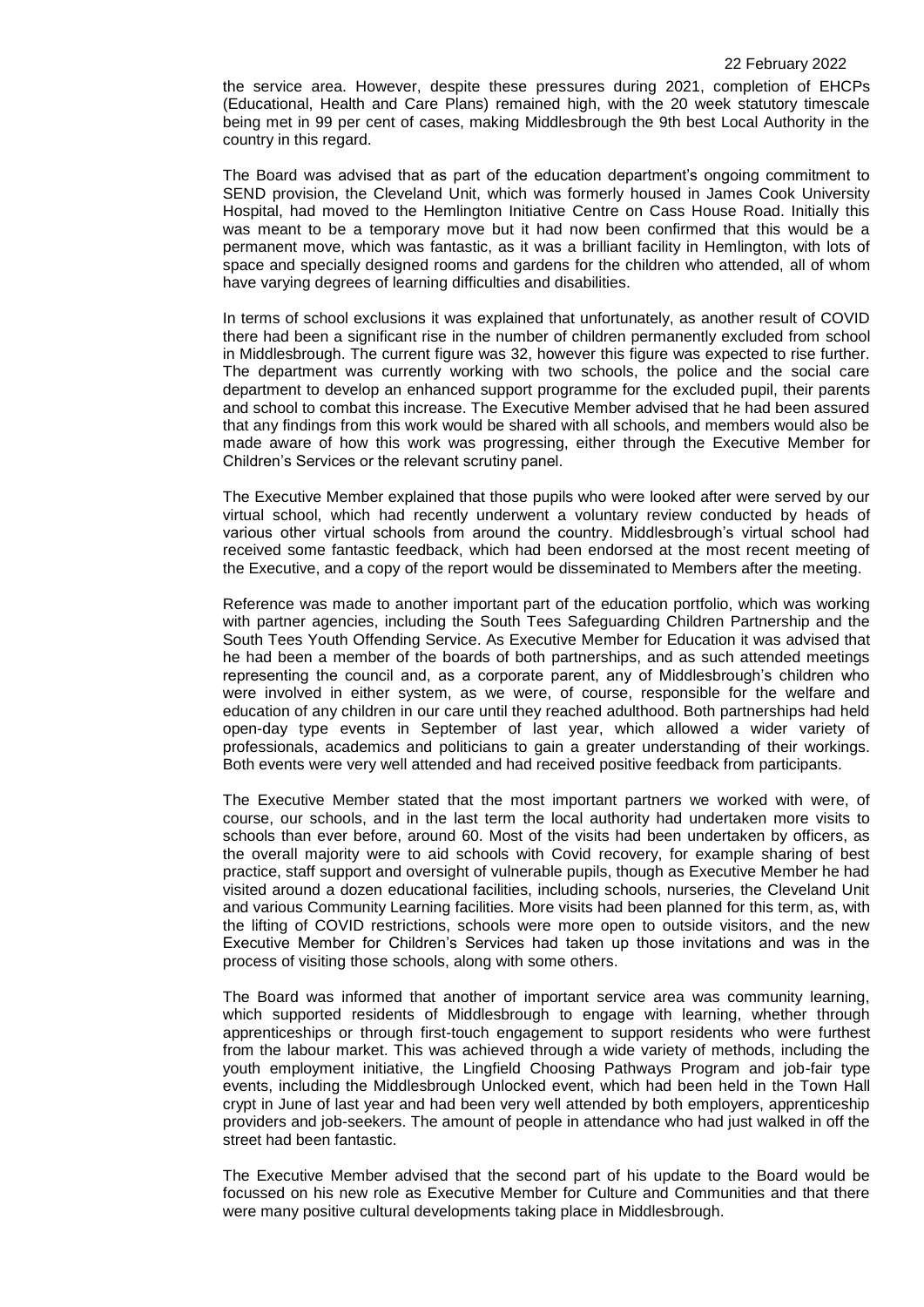The Board was advised that during the Covid recovery period, the Council had been successful in securing over £800,000 worth of fundraised income, primarily from the Arts Council, which had helped the Council to engage with its more vulnerable and disengaged communities. This engagement had taken many forms, including outdoor events at Middlesbrough's two museums, one of which drew over 1000 people to the Captain Cook Museum in Stewart Park, a joint commission by the artist Joanne Coates and Middlesbrough Mela named Covid Heroes which was covered by local and national press, and several other bespoke commissions designed to draw more people into Middlesbrough's cultural buildings.

Several learning workshops had also been hosted in the town's cultural locations, including digital treasure hunts, book banners and book printing, stage and tech skills workshops in Middlesbrough Theatre and the Town Hall, and a new community led exhibition for the Captain Cook Museum entitled "Bottled Ocean", which focussed on environmentalism and the impact of plastic waste on our oceans.

In terms of the work that had been undertaken in Middlesbrough parks, the Executive Member explained that there were plans in place for investments in play areas in both Pallister Park and Thorntree Park, and improvements to the Albert Park visitor centre would also soon be complete. Council Officers had also been working with the Lawn Tennis Association to lever in additional funding for the tennis courts in Albert Park. In addition efforts were being made to increase activities in the parks, including bowling and croquet which were delivered by partner organisations working in conjunction with the Council, alongside the Council's longer-standing events, including park runs throughout the year, the Middlesbrough Mela in August and other community-led activities.

It was advised that once again the Council was hoping to be able to deliver the Holiday Activity Fund to young people this year, building on the six weeks of free activities provided in Middlesbrough parks last year. Those activities had been brilliant and it had been fantastic to see how engaged children were with them, so it was really pleasing that this initiative was able to be repeated this year.

The Executive Member stated that obviously the biggest event happening in the next six months was Her Majesty the Queen's Platinum Jubilee, and Middlesbrough had a whole host of events planned to celebrate this, culminating in street parties throughout the town on the weekend of the Jubilee bank holiday in June (many of which have received funding from the Council's Jubilee Events grant panel). Some of the events included a host of Jubilee themed talks throughout Local History Month in May, a two day celebration event in centre square that would be run in conjunction with Orange Pip market, which will celebrate everything weird and wonderful about the UK, including vintage fairground rides, street theatre, punk rock themed art workshops and a cheese-rolling competition, as well as a competition for children to design a card for Her Majesty, the winner of which would be professionally produced and sent to the Queen as part of Middlesbrough's official congratulations. A full run-down of all of the events planned for the Jubilee could be provided to all Members following the meeting.

Some of the other events taking place outside of the Jubilee celebrations included a mini Mela pop-up in May, which would be a sneak peak of all things Mela, including henna fashion and food stalls, which was obviously in addition to the main Mela celebration which would take place in August in Albert Park. A family pride event would be held in May; the We Are Giants interactive installation, which would provide people with the opportunity to be part of the silhouettes of iconic Middlesbrough landmarks; Mindfulness Middlesbrough Month which would employ screens across the town to spread positive and mindful messages in both outdoor and indoor settings; and the Armed Forces Day celebrations in June which would feature an outdoor tea dance, street theatre and performances from vintage themed acts.

In terms of the community side of the portfolio it was advised that Middlesbrough currently had 12 community facilities spread across the town, most of which also incorporated a library service. In addition to the traditional libraries Middlesbrough also had a mobile service which delivered books to housebound residents and this service currently catered for 50 residents town-wide. The Executive Member stated that he would like to increase this as, being a passionate and vociferous reader himself, he wanted to make sure that every resident had access to books, whatever their personal circumstances.

Reference was made to the Central Library and it was noted that the Council had recently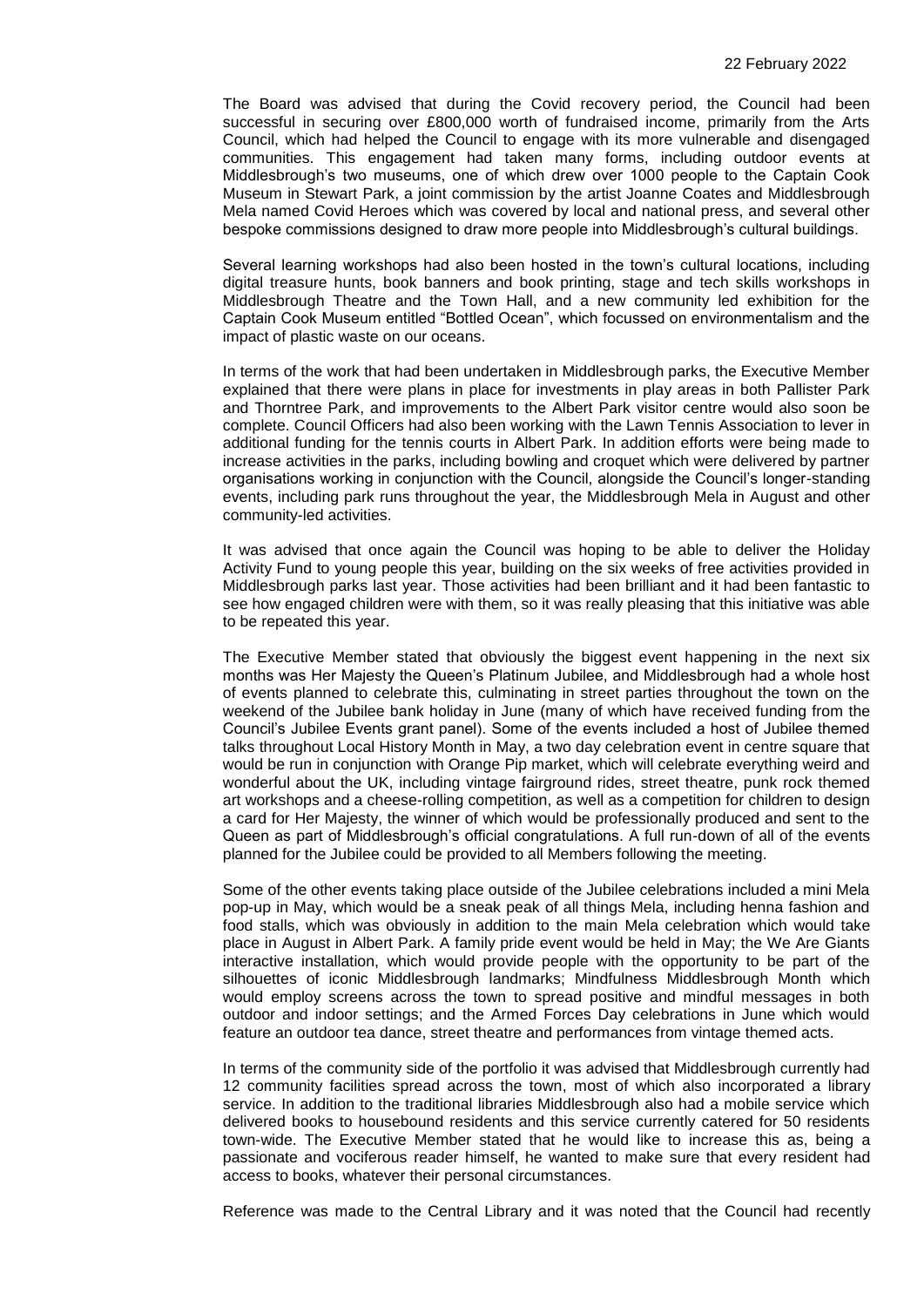received confirmation that a bid it had submitted for a £250,000 grant to upgrade our digital services has been approved, and the Council was currently awaiting the outcome of a £5 million grant from the Arts Council, which, if successful, would be spent on cultural transformations in Middlesbrough. This would include around £2.5 million for the library, which would be spent on major refurbishments including a new customer lift and public toilets. In the meantime, minor refurbishments had been undertaken in the junior section of the library, with a focus on sustainability and the environment, with wigwams, wooden toys, a bespoke storytelling chair, a real tree and a beautiful reading arch having been installed. The Executive Member advised that it was worth a visit to the library just to see the arch and he would encourage everyone to go.

It was advised that the town's libraries had several activities coming up, though Covid has meant that the service had had to be much more creative in the approach to planning events, so most- though not all- of our activities required people to pre-book, so as to manage numbers. Demand for school visits had already soared this year, with 10 school groups already visiting the library since January, and a further 21 booked in for the coming weeks. Some of our primary schools were also wishing to carry out whole school visits so that every child became a member. The Executive Member expressed the view that this was absolutely fantastic and he would love to see rolled out in all Middlesbrough schools.

For World Book Day, Central Library had 7 classes booked in for visits, with creative activities, staff dressed as Peter Rabbit and the Tiger Who Came to Tea, and interactive storytelling provided by "ImagineMe", a drama group who specialised in imaginative story-telling for primary aged children.

Acklam Library was also planning an Environmental awareness day to coincide with the launch of a series of leaflets that the service had created, covering recycling and litter-picking, and starring the Library's resident social media stars, Tammy and Monty the Dog.

In terms of the community activities taking place in the town's hubs and libraries, meeting spaces were provided for a large variety of groups, including knit and natter social groups, walking groups, dementia support, citizens advice, reading groups, book clubs, family history groups, Lego clubs, a model railway club, age UK coffee mornings and so many more, not to mention all of the incredible things that were held in MyPlace, Middlesbrough's state of the art venue and activity centre for young people.

In terms of his ambition for the service, the Executive Member advised that his main focus currently was in respect of community engagement with our cultural and historic buildings. The Executive Member expressed the view that he wanted people in the town's buildings and wanted people from Middlesbrough to have a pride and a love for the town's history, which he felt came from getting them into the heart of our town's cultural offering. For example, the Town Hall, with its Gothic architecture, the old cells, the crypt, the hall itself, the council chamber and the old court room, with their breath-taking stained glass ceilings, which the general public rarely had the opportunity to see. It was noted that he had been working with the Council's Civics Officer to bring back tours of both sides of the Town Hall for both school parties and the wider community. The Executive Member stated that he was also hoping to bring people in to see not just the buildings, but also meetings, so they could see what we as councillors did, and hopefully instil what he hoped everyone wanted - a sense of political engagement in our residents.

Plans were also in place to hold "town hall" type meetings with staff from the culture department, where anyone could pitch ideas for events to himself and the Council's Head of Culture, so there was a much wider pool of backgrounds and interests to draw from, which would hopefully mean we could attract even more people to our events and spaces.

Following the update, Members were afforded the opportunity to ask questions.

A Member of the Board queried the amount of future additional investment that was proposed for Teessaurus Park. In response it was advised that £250,000 had been approved and it was anticipated that the works would hopefully be completed by Easter and would include a zip wire, new play equipment, light installations and an augmented reality trail.

Reference was made to the 'Nightfall Event' and the fantastic response received from residents and it was queried whether the Council had funded the event. It was advised that in terms of hosting the event it had been a collaboration and the company organising the event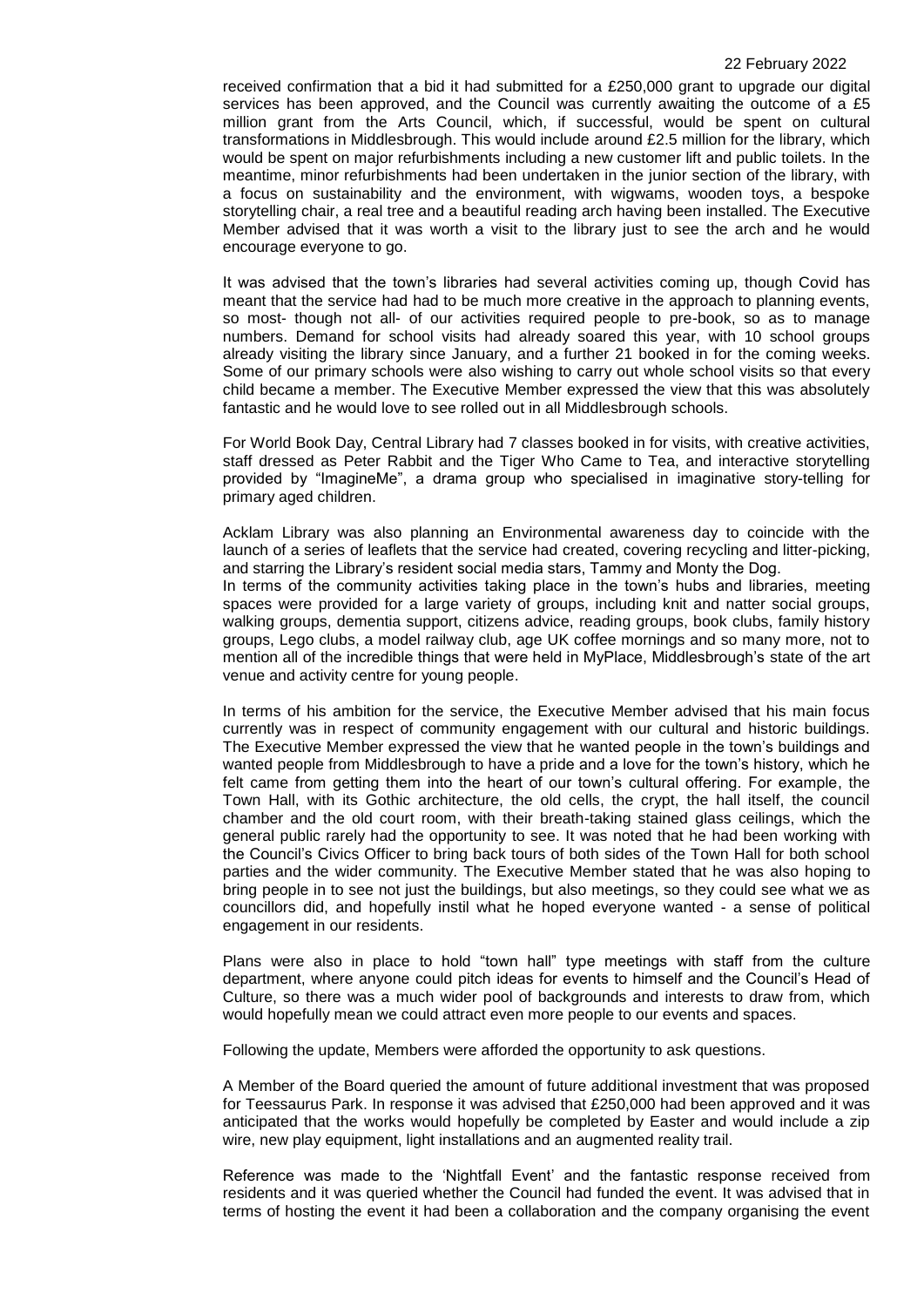had received some funding from the Arts Council, the Council had contributed some funding and the ticket sales had also enabled the event to be held. It was hoped that the event would return in 2022/23, as it had been a sell out and the response had been fantastic.

Reference was made to Middlesbrough's archives and whether any progress had been made in respect of digitising records for bringing them up to date and help people in tracing their family history. In response it was advised that a digitisation was currently being undertaken and it was a huge task as the Council had responsibility for the whole of the Tees Valley.

A Member of the Board queried whether any decision had been taken in respect of a name for the new East Middlesbrough Community Hub, as reference had been made during the presentation to the Southlands Centre but the Centre was no longer in existence. In response it was advised that ultimately it should be a community decision and representation would be needed from local councillors and local residents. It was emphasised that it was very much the working title, as the Southlands Centre had been loved by so many people.

It was queried whether any progress had been made in respect of arranging racial awareness training for Members that had been agreed in 2020. In response it was advised that clarification would be sought on this issue and a response provided.

Reference was made to the different funding streams being used in respect of developing a new community hub on the former Southlands site and it was queried whether further information could be provided. In response it was advised that £1.2m was to be invested from the Council's capital budget and £500,000 would be invested from the Towns Fund.

In terms of the new community centres it was queried how these would be managed. It was advised that the Tees Valley Asset Preservation Trust would take on board the running of the Southlands Centre. Similarly a community organisation would be appointed to manage the Community Hub at Nunthorpe.

Reference was made to what work that was currently being undertaken by the Council to blend communities together, to create community cohesion and build a better Middlesbrough. In response it was advised that this was a really important point and a substantial amount of work was undertaken by the Council in respect of this agenda.

In response to the news that the Cleveland Show had now finished the Chair wished to extend his thanks to all of the volunteers who had successfully run the event for over 73 years.

Reference was made to the possibility of developing an arena in Middlesbrough and the Deputy Mayor expressed the view that this was definitely something that was on the wish list and there was a real need to maximise the events programme throughout the town.

The Chair thanked Executive Member for Culture and Communities and the Director of Children's Services and Head of Achievement, for their attendance and contributions to the meeting.

**AGREED** that the information provided be noted.

# 20/71 **CHIEF EXECUTIVE'S UPDATE**

The Chief Executive was in attendance and provided an update to the Board in respect of the following:-

- COVID-19 update
- Quarter Three corporate performance update
- Governance issues in Local Government
- Executive update

In terms of the latest local COVID-19 data, as at 17 February 2022 the rolling seven-day rate of cases per 100k of the Middlesbrough population was as follows:

- 73 new cases had been added to the system on 17 February 2022;
- 519 new cases had been diagnosed in the last seven days;
- 368.10 rate per 100k of population (last seven days); and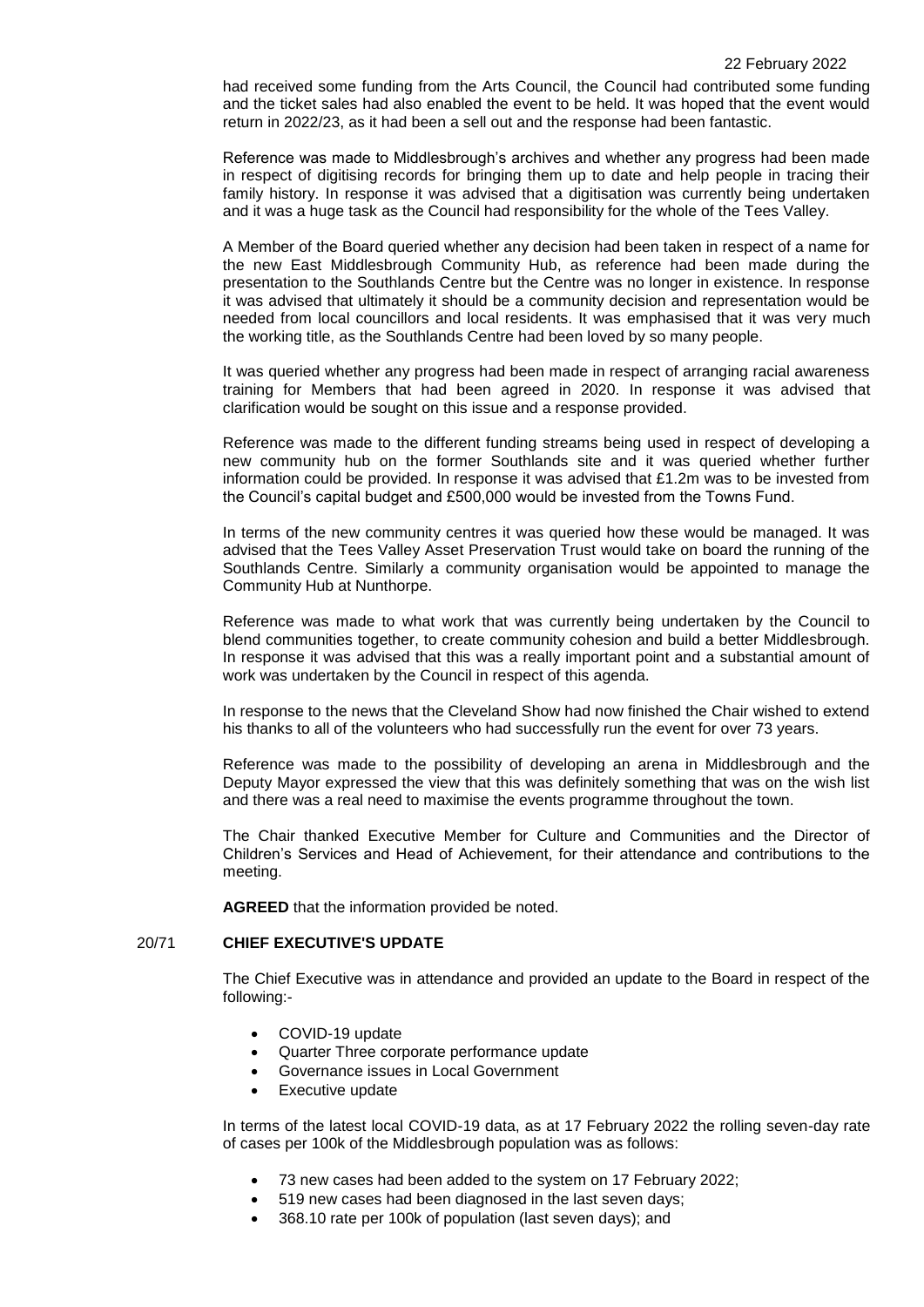319.20 COVID-19 deaths per 100k population.

Reference was made to the quarter three corporate performance update and it was advised that although the figures appeared to show a dip in performance, for example Executive Actions completed 72 per cent in quarter three against 97 per cent in quarter two, this had been due to a lag in performance reporting over the Christmas period rather than an actual dip in performance. This would be improved and an accurate position on performance would be presented as soon as possible.

It was noted that work was ongoing to develop a refreshed Strategic Plan workplan (activities and associated delivery plans), which would be presented to Executive for approval in April 2022.

For information purposes the Board was informed that nationally there had been a number of Councils recently which had recently been identified as having governance failings. This had led to direct Government intervention and a loss of local control. It was emphasised that there were no concerns in respect of governance issues at Middlesbrough Council. However, it was important that Members were aware of the risks and actions taken by Government in respect of governance failings in other areas. A brief synopsis of the recent findings associated with four Councils were provided and these included findings in respect of Liverpool, Sandwell, Wirral and Slough.

In relation to the Executive decisions taken recently it was noted that a number of reports had been considered. These included; the corporate performance update; the Revenue and Capital budget outturn position update; the Revenue Budget, Council Tax and Medium Term Financial Plan and Capital Strategy 2022/23; the Virtual School Peer Review and the appointment of External Auditors.

A number of reports were expected to be considered by Executive in March 2022 and these included; the Final Report of the Adult Social Care and Services Scrutiny Panel on the Recruitment and Retention of Staff within Adult Social Care; a progress update on the Children's improvement journey; approval for a tender pipeline 2022/2023; approval of the Transport and Infrastructure Capital Programme 2022/23 and an update on the refurbishment and fit out of Fountain Court.

The Chair thanked the Chief Executive for his briefing and contribution to the meeting.

## **NOTED**

### 20/72 **SCRUTINY CHAIRS UPDATE**

The Scrutiny Chairs/Vice Chairs provided updates in respect of the work undertaken by their respective panels since the last meeting of the Board.

### **NOTED**

## 20/73 **REVENUE AND CAPITAL BUDGET - PROJECTED OUTTURN POSITION AS AT QUARTER THREE 2021/22**

The Director of Finance and the Head of Financial Planning and Support provided an update to the Board; the following points were highlighted:

- The information detailed in the report was separated into two elements: COVID-19 related and non-COVID-19 related;
- The 2021/22 Revenue budget for the Council was £116,492,035. The Council's outturn position for 2021/22 for non-Covid-19 elements was projected to be an overspend of £3.225m (2.8%). It was anticipated that there would be a potential financial pressure due to COVID-19 of £1.821m in 2021/22. The total projected outturn at the end of the year was £5.046m, an increase of £0.891m from the position reported at Quarter Two;
- The total projected overspend in 2021/22 would be covered by the full utilisation of the Social Care Demand Reserve of £0.5m and the Children's Services Demand Reserve of £0.732m, which were created at the end of 2020/21. The remaining £3.841m of the total projected outturn pressure would be funded from the £4.512m Covid Recovery